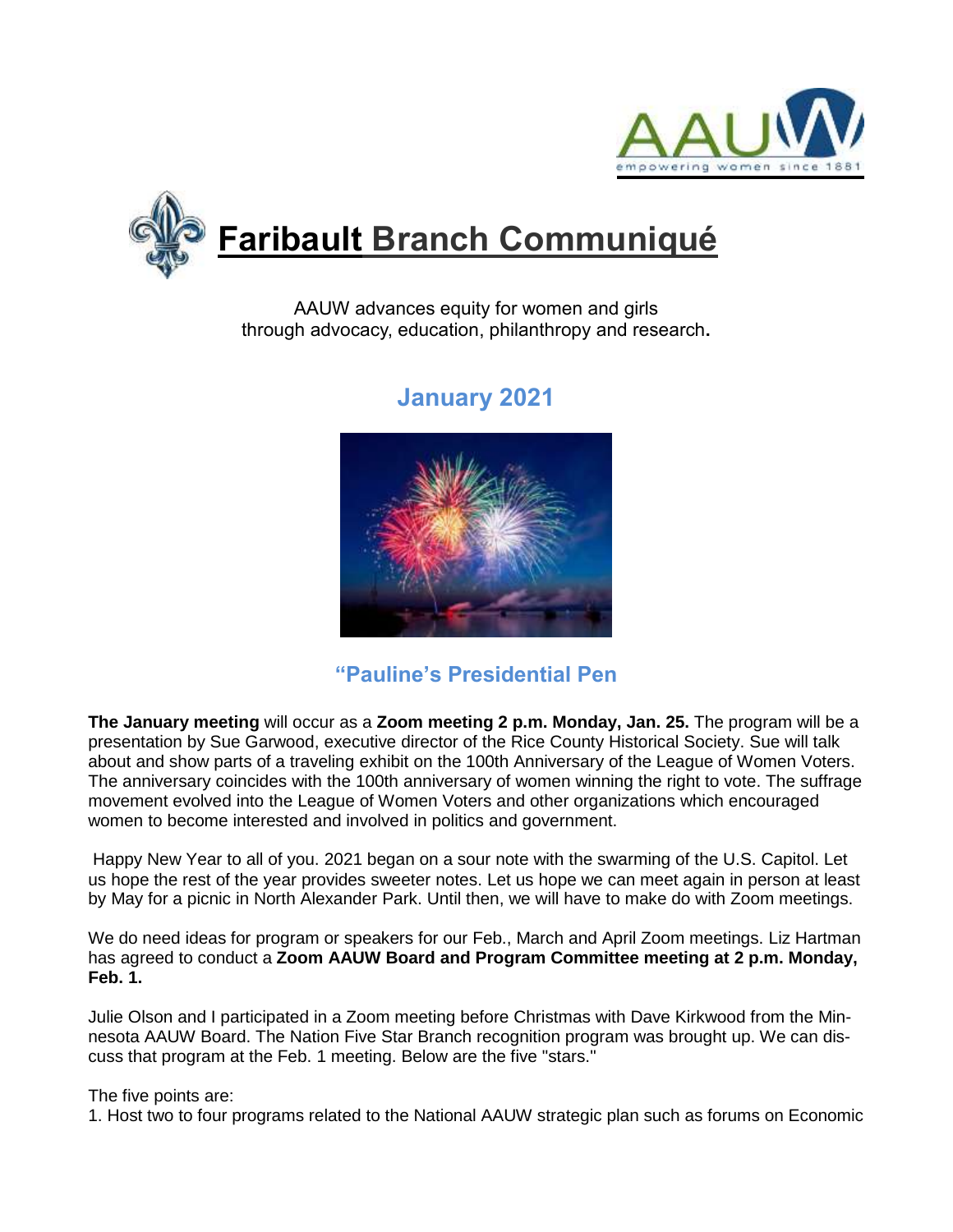Security, Operation Equity, or a panel on women and leadership. Virtual meetings will also count. 2. Give a \$30 donation per member to AAUW Funds. Retain 90 percent of your membership. Increase the Legacy Circle members in your branch by 10%.

3. Branch websites include Economic Security Focus and a link to SmartWork.

4. For Public policy, have an annual meeting with US or State or Local government leaders on issues in AAUW's Strategic Plan. Host one event in which Action Network sign-ups are collected to promote that program

5. Detail how your branch's website aligns with the AAUW strategic plan. Institute a succession plan to ensure new ideas and perspectives are included in future membership.

Branches can apply to be a 2 to 4 star branch as well as five star. The National AAUW strategic plan can be found on the national website.

Hope to see many of your faces on Jan. 25. My goal for 2021 is to live it one day at a time and hold no expectations. Best wishes to all of you, *Pauline*

**Secretary's Report**



Our AAUW Zoom meeting was held on December 14, 2020 at 2:00 pm.

President Pauline Schrieber called the meeting to order at the Carlander Room at the Rice County Historical Society. She was using their new internet system.

Julie Olson reported that she sent \$445.00 of members' cash contributions to the Legal Advocacy Fund. This was the most we have ever donated to LAF.

The Book Sale may be held in May or early fall 2021.

Pauline Schreiber, Julie Olson and Kathy Larson will have a Zoom meeting with David Kirkwood from the State AAUW office to discuss a grant to help the State Board.

Isabell O'Connor and Mary Niermann presented "Relieving Stress" through poetry and meditation. They used the App, Insight Timer for the meditation.

Respectfully submitted, *Pat Umbrteit, Secretary of the month*

### **Treasurer's Report**



 No big news this month. Bank balances are \$214.07 checking and \$4997.75 savings. All of our current bills are paid, with scholarships to be discussed in the spring, plus decisions on further contributions to national programs. It all comes down to whether we can do a book sale this year..... Think spring! Submitted by *Julie Olson*